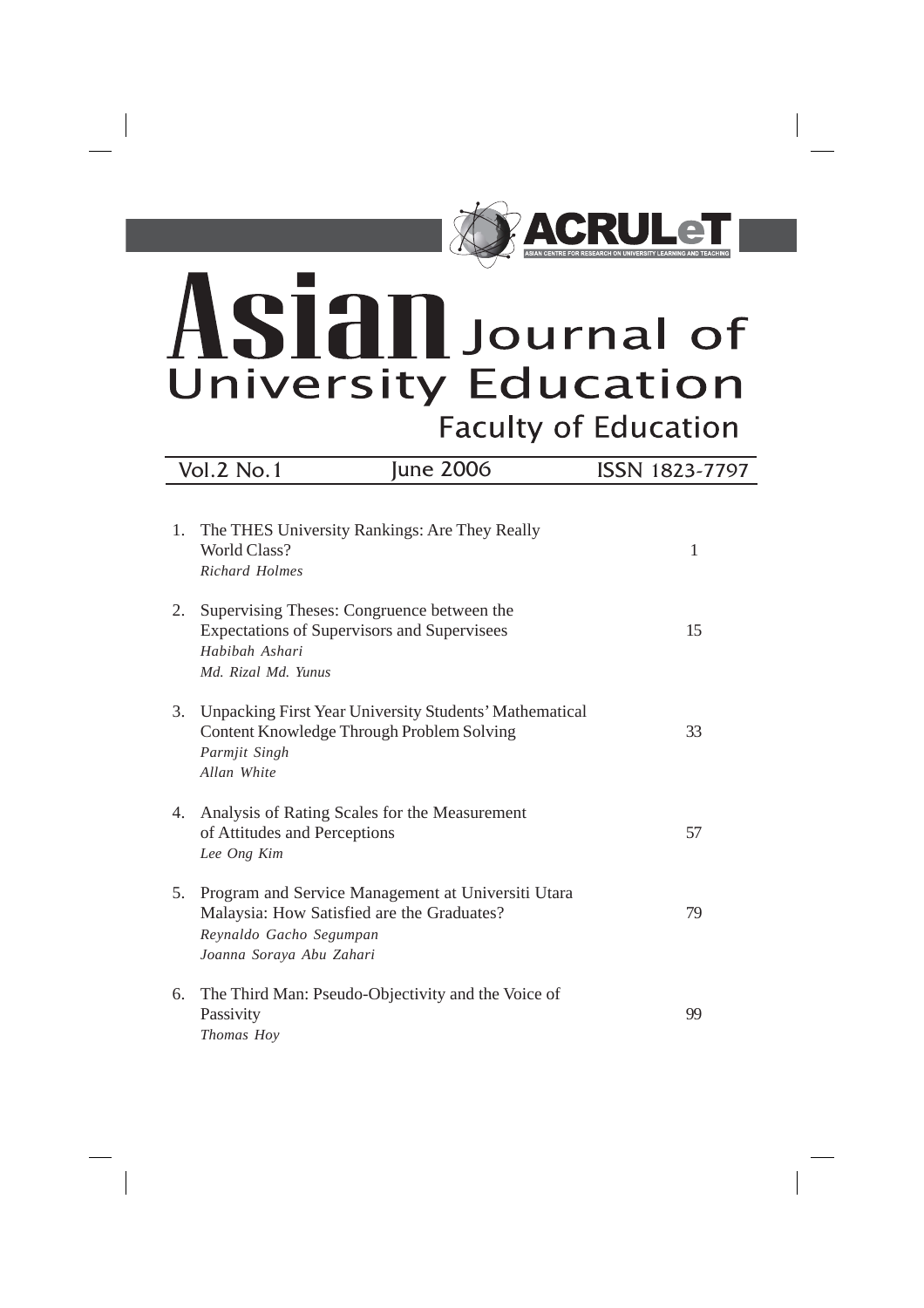7. An Evaluation of an Assignment Management and Monitoring Tool to Support Student Assessment 111 *Mee Chin Wee Zaitun Abu Bakar*

 $\begin{array}{c} \hline \end{array}$ 

 $\overline{\phantom{a}}$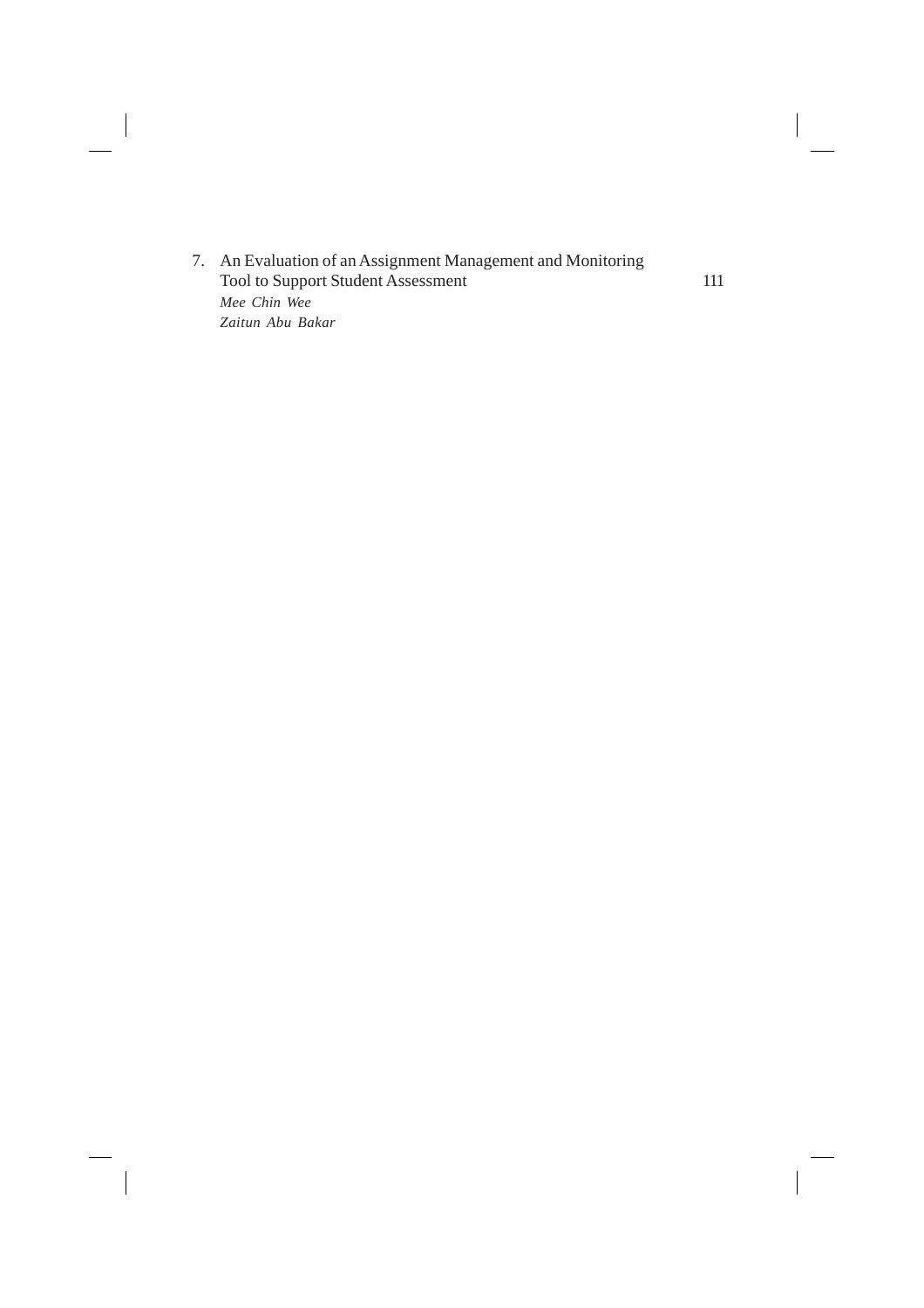## **The Third Man: Pseudo-Objectivity and the Voice of Passivity**

*Thomas Hoy Mahidol University, Salaya, Thailand Email: Tomphoy@hotmail.com*

#### **ABSTRACT**

*One of the hallmarks of academic language is the use of the third person. Developed as an academic register primarily in the natural sciences, it is seen as having an air of objectivity. Consequently, it has been mandated in a range of disciplines where the values of objectivity and detachment are less clear-cut. Students are issued with blanket instructions such as, "Never write in the first person." The problem is that sometimes the nature and content of the task is such that the only appropriate and honest voice to use is the first person. I describe a number of cases I have encountered in my work as an academic skills adviser where students have been asked to respond to tasks which call primarily on their personal observations, insights and experiences. In being told to record such accounts in the third person, students are being asked to surrender their position of personal authority. The effect is corrosive; students lose confidence in themselves and their ideas. Potentially rich writing becomes bland and corporatist. I suggest a number of strategies that could give students more autonomy in their use of academic language. The choice of voice should never be totally conventional. There are times when the third person should shut up and let someone else speak.*

*Keywords: first person, third person, objectivity, subjectivity*

## **Introduction**

One of the absolute requirements of a university education should be to give students the tools, not just for professional practice in their particular

ISSN 1823-7797

<sup>© 2006</sup> Asian Centre for Research on University Learning and Teaching (ACRULeT), Faculty of Education, Universiti Teknologi MARA (UiTM), Malaysia.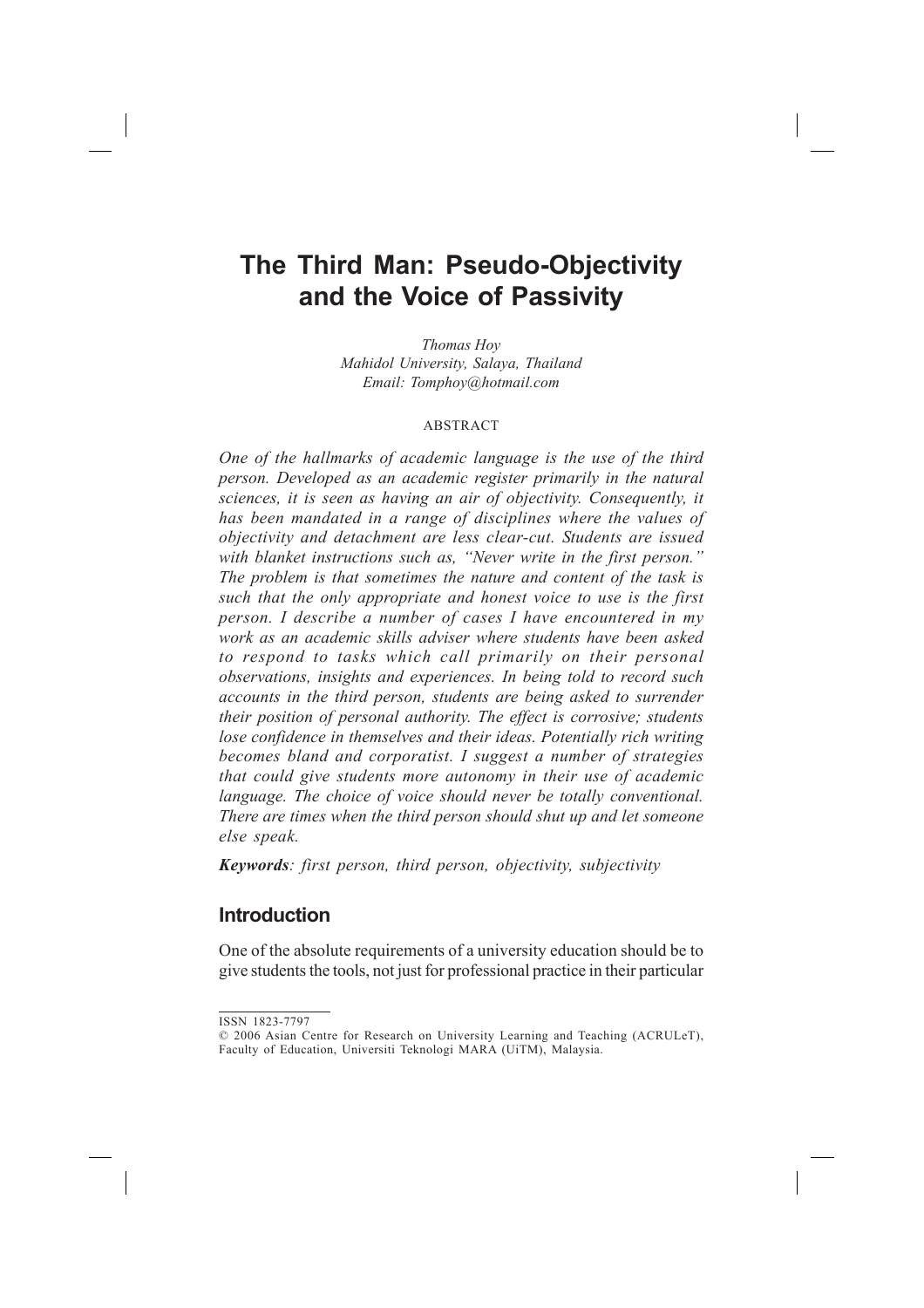field of expertise, but also for the effective expression of their own thoughts, ideas and beliefs. They should be able to analyse and interpret, not only the objective world, but also the world of their own experience. Civil engineers, for instance, should be able to compile a detached, coherent report on, let's say the structural dynamics of a proposed bridge, but they should also be able to talk about its aesthetic qualities and its various social contexts. Someone trained in Business and Economics should be able to objectively count the dollars and cents involved in an organisation's annual report but they should also be able to argue from the position of personal values, as much as from any notion of corporate ethics, about the moral legitimacy of a proposed tax avoidance scheme or some shonky deal that leaves worker's superannuation and longservice leave floating in a shelf company registered in the Bahamas.

Rational enquiry – the cornerstone of the university – encompasses more than mere academic objectivity. It has to encompass the ability to recognise and interpret subjectivity. This, paradoxically, leads to a more truly objective stance. If we simply signify objectivity by the use of various rhetorical devices, while sneaking disguised subjectivity in through the back door, this works against objectivity. However, the admission that sometimes we are speaking subjectively and that that subjectivity can be a valuable source of evidence and authority actually enhances objectivity.

Unfortunately, the tools for exploring the world of subjective experience and generating practice, theory and insights from that experience are often, generally with the aim of schooling them in the canons of professional practice, denied to students. It would be foolish to deny that students want and need to know the standard discourses that apply in the professions they aspire to, but the world of their subjectivity should not be subordinated to this knowledge. They should be given the tools to change and manipulate these discourses in the ways that they see fit, in ways that respond to their own experience.

## **The Cult of the Third Person**

One of the means by which students are denied this ability is through what I would call the cult of the third person. In some quarters, using the third person is seen as the only way to write academic prose. The use of the third person developed primarily in the natural sciences where it can be seen as a means of recording data and empirical evidence that is not contingent on the personal situation of the author. A case in point is the scientific laboratory report. I would see this as a legitimate, academically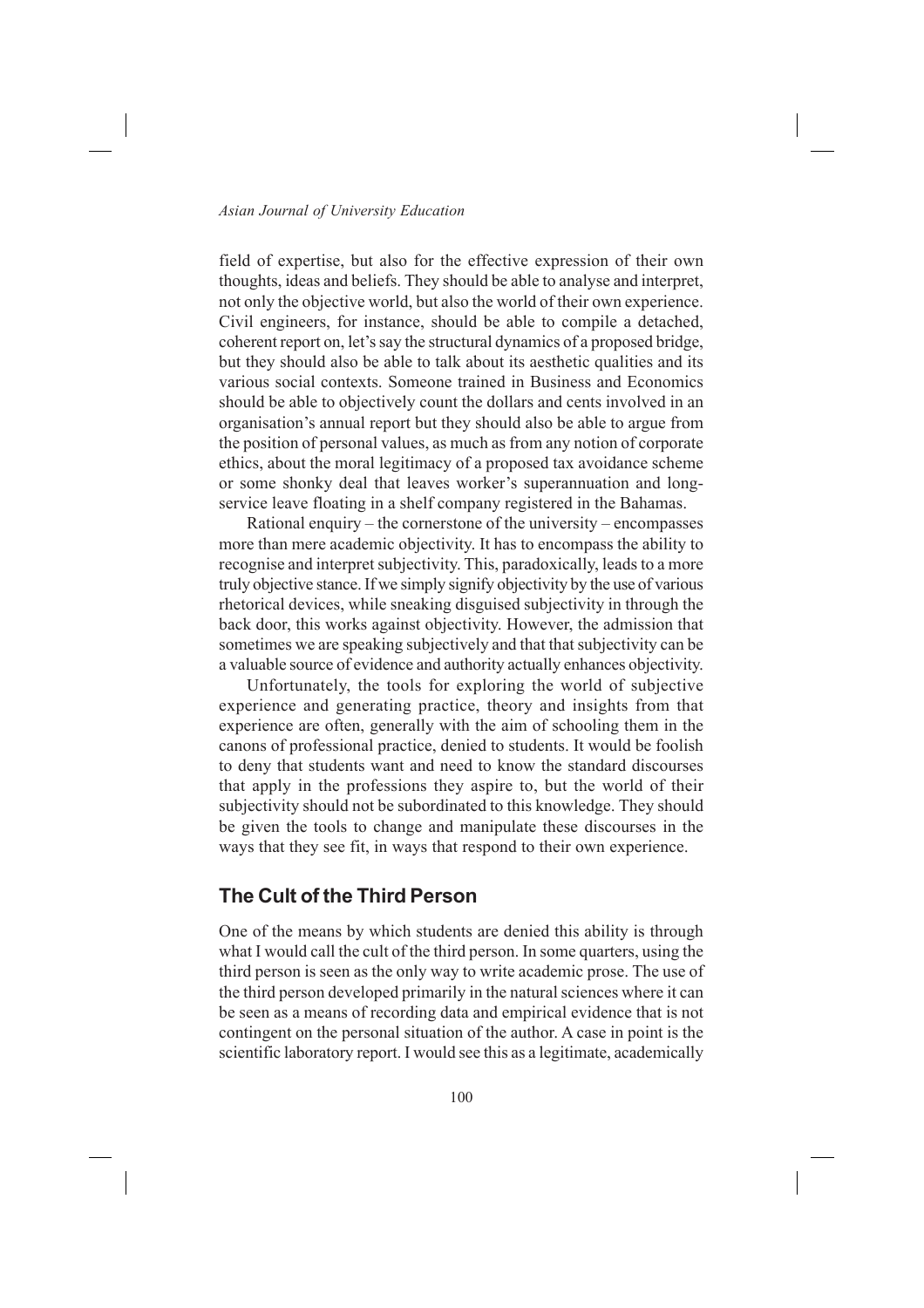## *The Third Man*

appropriate, intellectually useful place for the third person. The writer of a lab report, by depersonalising it, wants to point to the fact that the experiment can be replicated. It doesn't matter if you or I or Blind Freddie does the experiment, the results will be the same.

Even so, the lab report is not the only form of scientific writing and many good writing manuals actively advocate the use of the first person:

*I herewith ask all young scientists to renounce the false modesty of previous generations of scientists. Do not be afraid to name the agent of the action in a sentence, even when it is 'I' or 'we'. Once you get into the habit of saying, "I found," you will also find that you have a tendency to write, "S. aureus produced lactate' rather than 'Lactate was produced by S. aureus."*

(Day, p.161)

Day's statement about the 'agent of action' in the sentence is important. Sometimes that agent may be the data as in 'the data reveals', sometimes it may be 'we', sometimes 'I'. David Lindsay echoes Day's thoughts on the subject:

*Many people, when using the active voice, see the use of the first person – 'I' or 'we' – as a problem. They think that it destroys objectivity and that more distant words like 'the author' are somehow preferable…One or two journals frown on the use of the first person but most do not. I believe that the use of the first person and active voice gives a refreshing sense of directness and sometimes avoids the necessity for some remarkable verbal gymnastics.*

(Lindsay, p. 49-50)

And on a slightly more cautious note, Maeve O'Connor says, "Use the first person … for describing what you did – but don't overuse it if the journal or your supervisor has banned it." (O'Connor, p. 96).

O'Connor's advice resonates with me. Firstly, it worries me that a perfectly legitimate linguistic strategy is "banned". But, secondly, I have an obligation to my students to give them the best chance of getting good marks by doing what the lecturer wants. Use the first person, I tell my students, if you think you can get away with it. In not entirely scientific fields, that have less excuse to insist on the impersonal modes, supervisors and journals worship at the altar of science and adopt its sacred rituals and language. Science with its presumed objectivity, its grasp of the 'cold, hard facts', has become the prestige language of the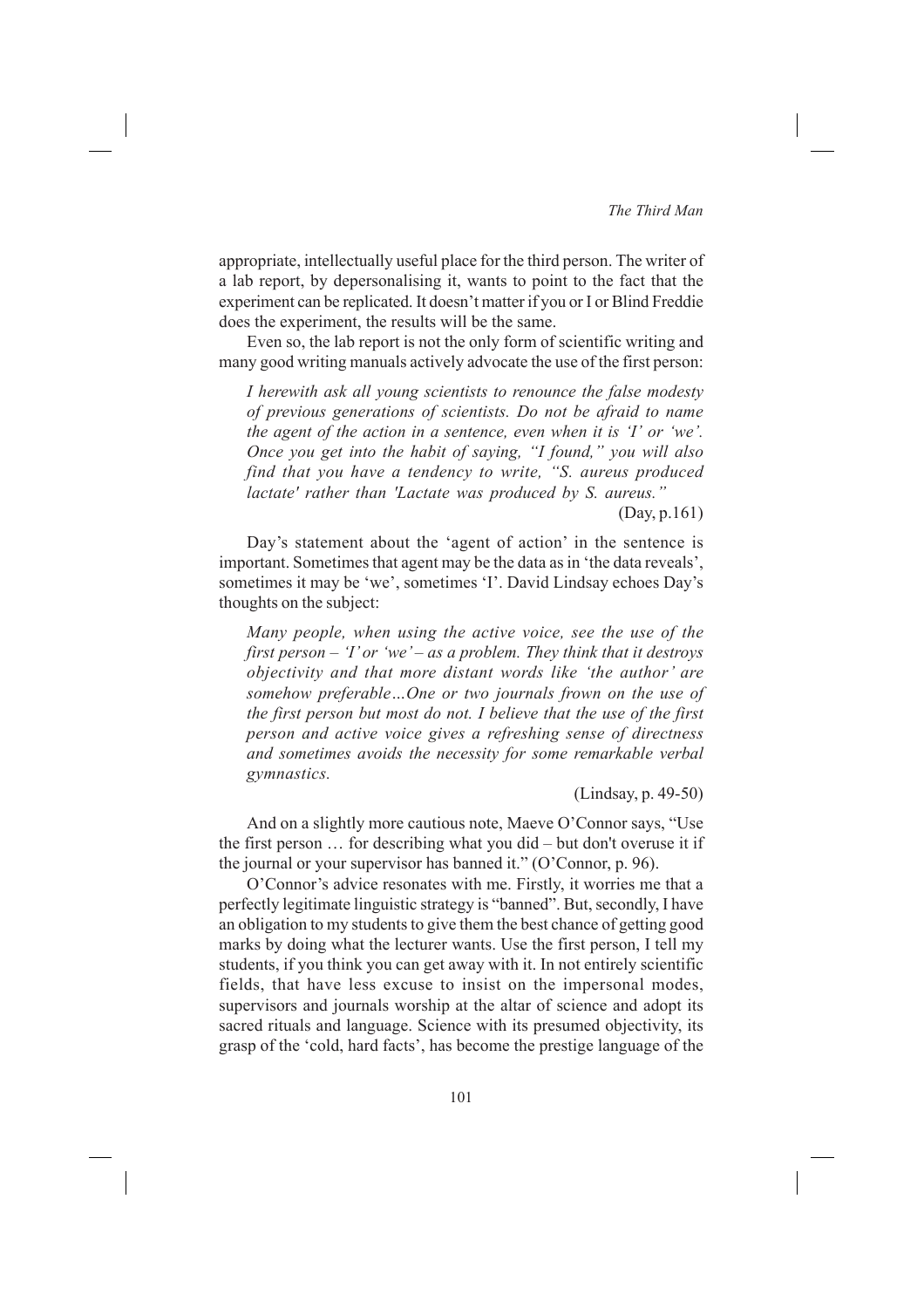academy. Its detached, neutral, objective language has been mandated as the ideal language of description. Many disciplines, even in the Humanities, the refuge presumably of the never completely certain or scientific category of what it is to be human, have succumbed to "science envy" and have become embarrassed by the fuzzy, personality inflected language of the first person. This tendency is most acute in disciplines such as Business and Economics, and Psychology which have attempted to put themselves on a firm scientific footing, to distance themselves from the world of human experience and desire in which they are really grounded. Disciplines such as Engineering which have a foot in both camps, the subjective realm of human experience and the objective scientific description of the world, are also caught in this trap, although there is perhaps a more flexible approach to these issues emerging here.

## **My Thoughts Entirely**

From 1999 to 2001, I worked as an academic skills adviser at Monash University in Melbourne. I worked with students across a range of disciplines, but mainly in Engineering, and Business and Economics. Most of my students were from non-English speaking backgrounds. Since that time, I have been working at Mahidol University in Thailand in a similar capacity with graduate students who are obliged to write their theses in English. They face a doubly difficult task. Not only do they have to absorb the intellectual content of their courses but they also have to learn how to write academic prose in a range of registers and contexts and in a second language. Writing in the third person and the attendant range of passive constructions that this demands often causes them to go through intellectual and linguistic contortions and plunges them into a state of confusion and powerlessness. I don't blame them. Much of the time the instructions that they are given are illogical and inappropriate. Often, using the detached, neutral, objective third person simply does not fit the requirements of the task they have undertaken. Because, quite often, we are not being completely and utterly objective; it may be what we are striving for, the light on the hill, but hiding the facts by changing our identities, by transforming ourselves into some other thing, the third person, does not achieve this aim.

The inculcation of the notion that the third person is the hallmark of academic prose strikes many students with all the force of a commandment: "Thou shalt not write in the first person." Often, I find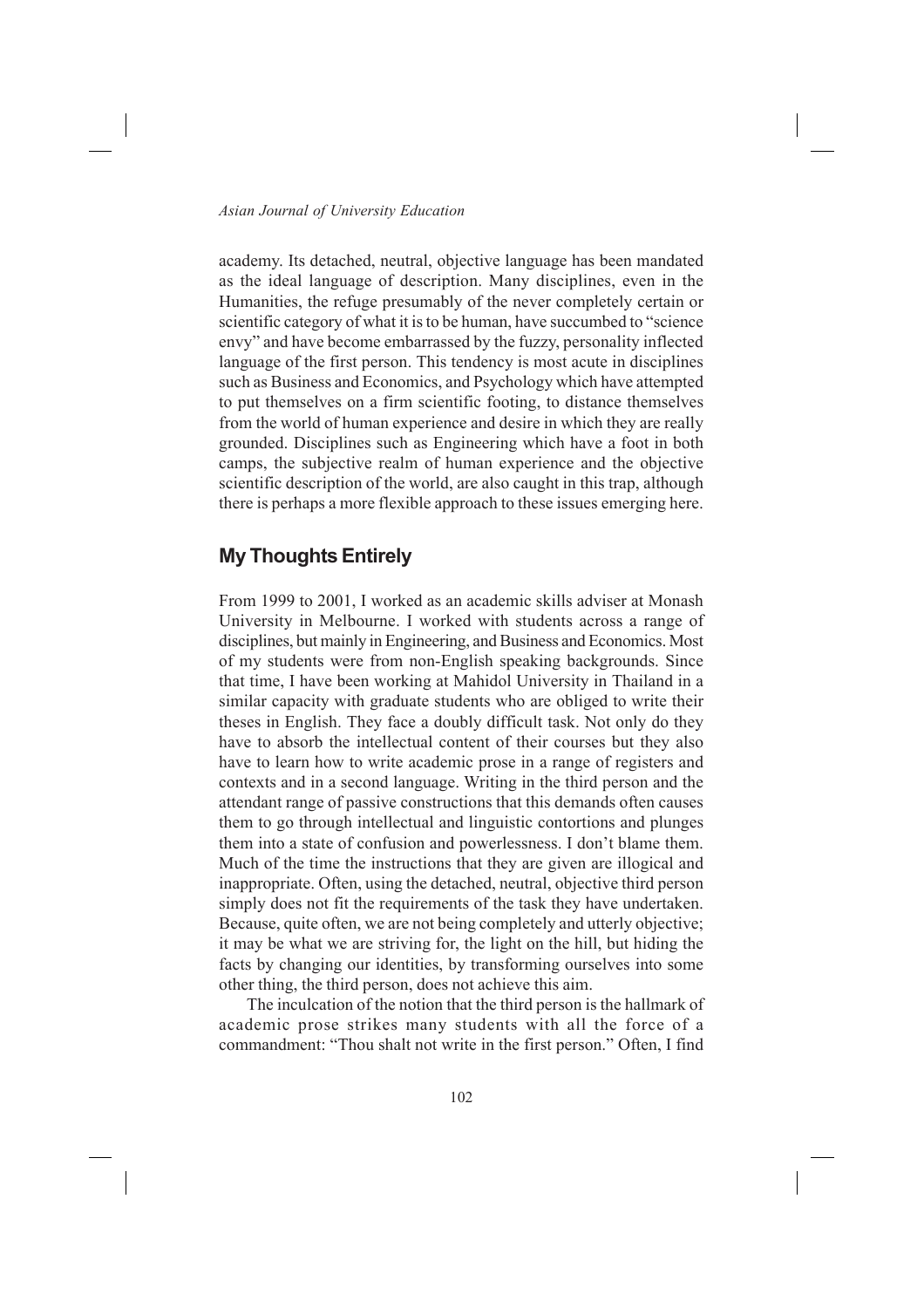that they have no real idea of why they are doing it. When I have asked the question, the answers have been that it is "more academic", "more formal", "the *Q Manual* says so", and, once to my delight, that "it is more modest and elegant".

This is what the *Q Manual*, the faculty style manual and the Monash University BusEco student's bible, says on the subject:

*To present an assignment in an objective manner, it is general practice to use the third person. Using this writing style, you become an observer who uses pronouns such as, "they" and "it". The use of these pronouns, rather than "I" and "we" (first person), is more impersonal, signifying a more objective appraisal.*

### (Kimberley and Cotesta, p. 16)

*Signifying a more objective appraisal*. I find this phrase very interesting. The appraisal is not enacting greater objectivity, it simply signifies, it gives the impression of greater objectivity. But in many reports and essays that students ask me to help them with, the use of third person militates against a greater objectivity. The objective truth of the situation is that often the subjective position and experience of the author is of critical importance. The *Q Manual* does go on to say that the first person may be used when the student is specifically asked for a personal evaluation but this is only with a special dispensation from the priest/ lecturer. My point is that students have to learn to decide for themselves what is objective and what is subjective. These are questions that cannot always be ruled on in advance of the gathering of evidence. And my experience is that most students, if given rules, will follow them blindly. You do not become an observer by using the third person. You become an observer by observing.

## **The Self in Disguise**

One of the strategies a writer can use to conform to the demand for the third person and at the same time to preserve the primary source of evidence is to disguise personal experience and transform it into some neutral 'objective' position. In other words, to transform their experience with all the values that it possesses, into a non-existent third person's experience, that is to say into fiction, an area in which, of course, it is a valuable device.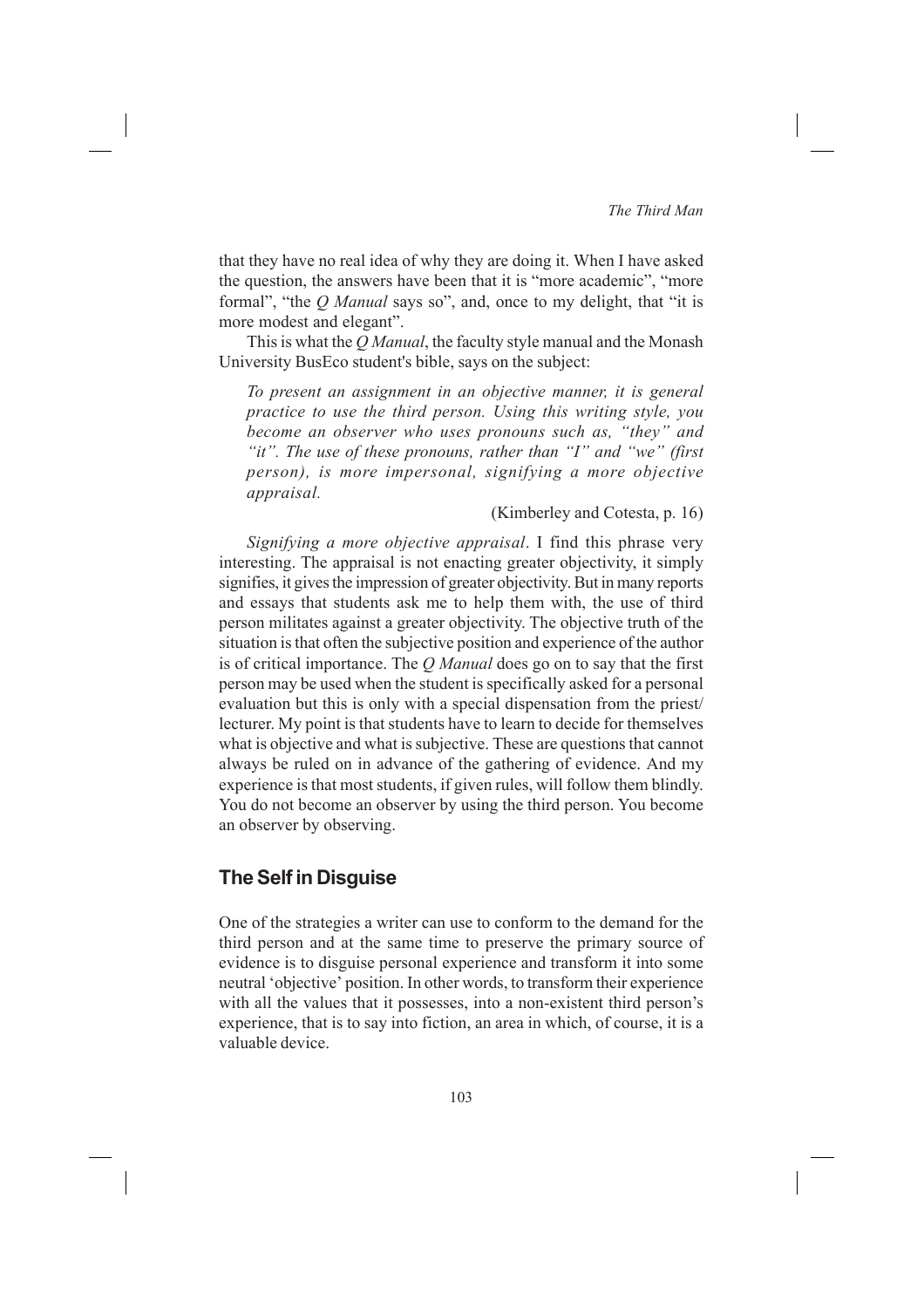For instance, I have looked at numerous essays and reports over the years from Masters students in Marketing, Accounting, Business Administration and related areas where they are called upon to do a case study of a particular organisation and an issue within that organisation such as personnel policies, use of information technology, or some aspect of marketing or business administration. Many international students I see have worked in a particular organisation for a number of years before taking up their courses here. Naturally, they turn to what they know, to what they have experienced, to write their pieces. One such student had worked at the Bank of Thailand for a number of years in the personnel department. She was, in any terms, an authority on the subject. Her personal experiences in the company were the basis of the essay. She adduced a number of theories on human resource management but most of the direct data in the report was derived from her own observations gathered in the course of her working life, together with backup documentation revealing the company's policies and operational procedures. In the essay, her unique and privileged position of authority was the very thing that she had to undermine because of her attempts to conform to the third person. She had to disguise herself as somebody else. If I hadn't gone over the essay with her, I would never have known that the writer of this report had worked in the organisation. The whole essay worked to undermine and hide its central authority. ("Human Resources in The Bank of Thailand"). In an essay such as this, the simplest, most intellectually honest and most apt formulation would be to say: "I worked at the Bank of Thailand for four years and made the following observations."

The justification for the third person here is that it is needed to follow the format of a professional company document. But many types of communications take place within organisations and many of these demand that the author speak from a position of personal authority. To enshrine the formal organisation report as the supreme, indeed often the only model, denies students the chance to fully investigate the range of communication strategies that they need to become competent in. It limits not only their academic development but also their professional development.

As an aside here, another thing I find particularly galling in the injunctions handed out to Business students about the third person is that one of the favoured sources of evidence in many a third person report is a quotation from business and economic gurus who are often completely egocentric and never stop talking about themselves.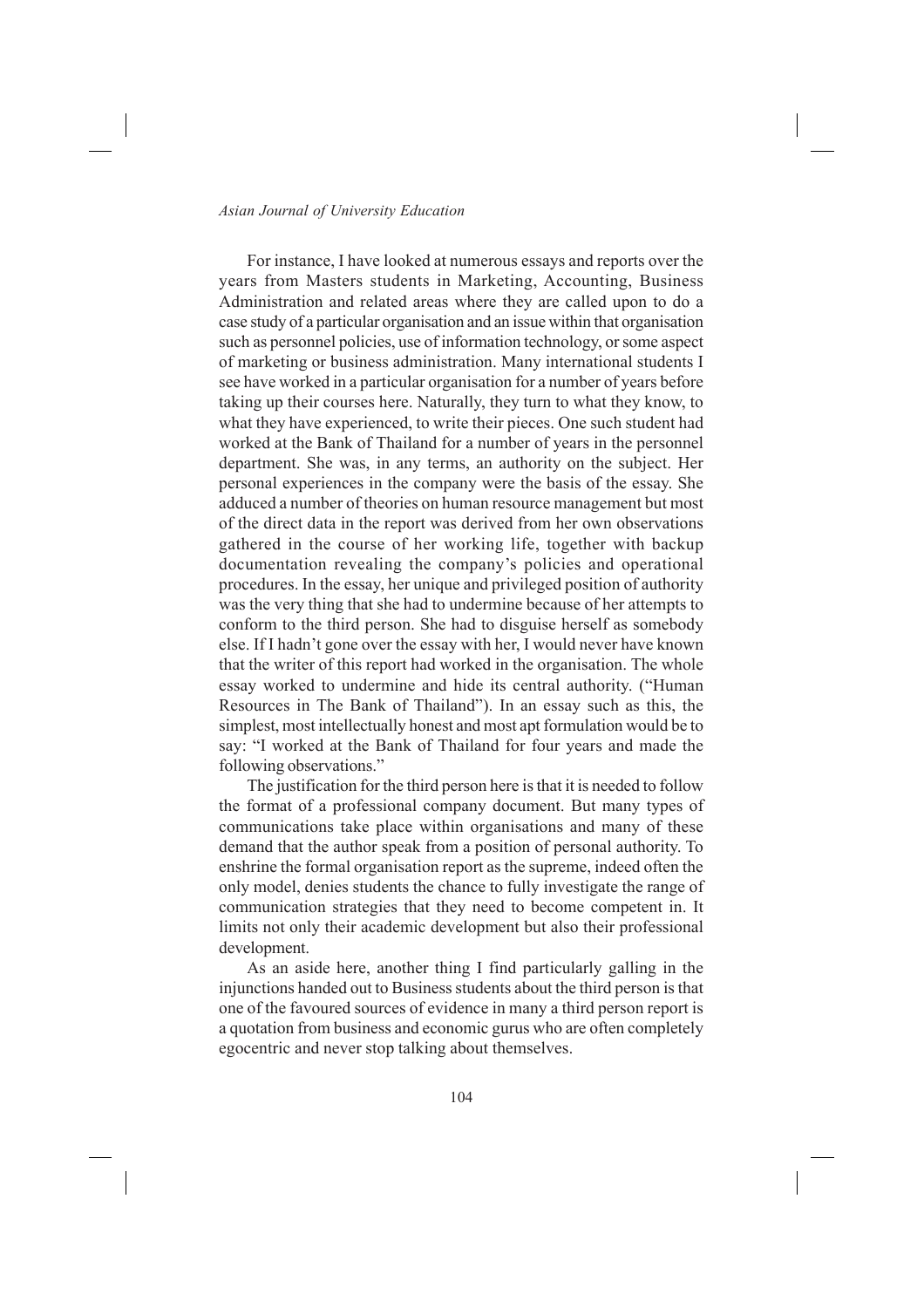The confusion emerges further in the following examples. An engineering student was asked to write an account of his holiday work in a sawmill in Malaysia. These are some excerpts:

*"During the period of training, the author worked as an assistant engineer in the workshop"; "Everyday the author would follow one of the skilled workers to patrol around the factory"; "the author learned how to communicate"; "Consultation had been done"; "the author learned how to take data"; "One very good experience was when the author works together with a skilled worker in piping." "It seems easy to the author in the beginning, but during the work, the author began to realise the difficulty."*

#### ("Work Experience")

And so on. The student told me that one of the things he had constantly been told was that you can never use "I" in any engineering report. This is not surprising given that a Monash Engineering web page on report writing issues this completely unqualified blanket instruction, "Never write in first-person" (Seidel). One size fits all. When this author ie. me, asked the other author what he thought the reasons for this instruction might be in this particular case, he replied helplessly, "I have no idea."

Even when students are asked for a personal response, the weight of instructions on using the third person intimidates them. Students in an Engineering Communications course that I am associated with were asked to write a short piece called "My Career Goals". Most of them, mercifully, had no trouble with it, but I did notice this sentence as an example of the problems I am talking about: "It was found that I wanted to be a civil engineer." The student had managed to talk about himself but he had to construct a fictional observer to do so. This sentence carries the weight of passivity of the third person constructions that the student has been schooled in.

Another discipline that suffers from what I have called "science envy" is psychology. Science envy has definite resemblances to Sigmund Freud's famous idea. Many disciplines envy the powerful tool of science – objectivity. However, as many have rightly argued, objectivity is not the only tool worth having. Freud may no longer be fashionable in this discipline but at least with Freud we know that he is somehow at the centre of his psychological scheme. We know which couch his patients had to lie on. So we can say something about his own psychology which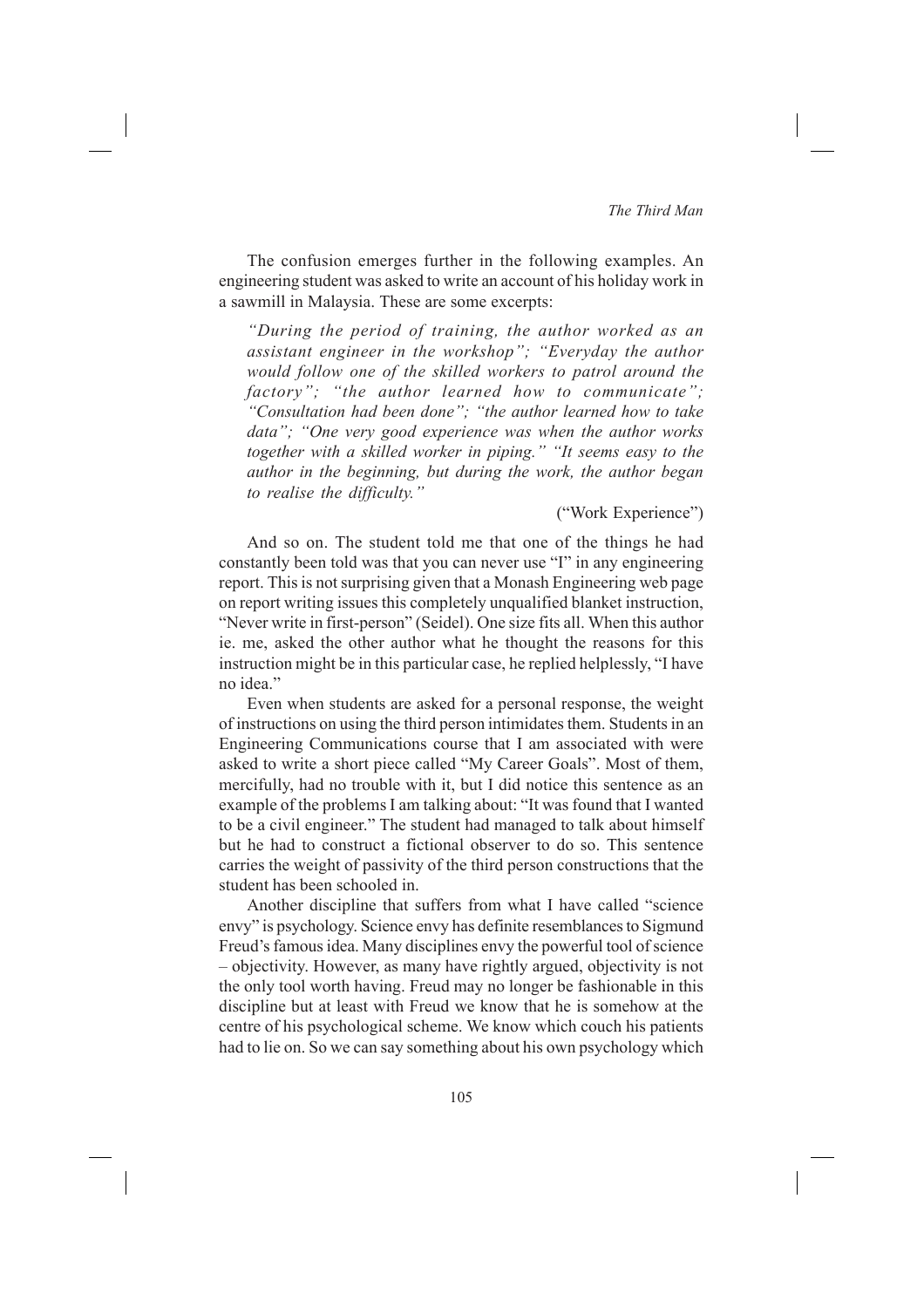then gives us a basis to judge the truth claims of his work. However, psychology, in its modern empirical form, tries to replicate the methods of the laboratory report in situations where it is absurdly inapplicable. To conform to the third person students have to contort themselves in ways which are possibly psychologically damaging:

*The collection of data for this case study is done through five observations for an extended period of time. The objects of the observation are two people who are in a romantic relationship for six months… In most of the observations, the observer did not involve in their conversation. In addition, all of the observations were done while the couple is among their friends. However, the observations were done without the knowledge from both of the participants in any possible situations therefore it is assumed that the conversations and arguments happened naturally. Note-taking was done after each observation and was written in narrative format.*

## ("Body Language")

This is an extract from a psychology report on the nature of body language. The student had chosen to watch and record the body language of a particular couple as the basis of her report. As laid down in the instructions on proper scientific writing in the Monash psychology web page, third person and passive constructions, "signifying objectivity", are used ("Report Writing Hints"). There are the normal grammatical errors that an ESL speaker would make, but otherwise it follows all the rules. But the signifying of some remote objectivity is essentially false. The writer of this report was not spying on the couple with a telescope or hidden behind a screen as a birdwatcher might be, or observing these creatures under glass as an entomologist might. She was their friend – this is what gave her the privileged access to their situation, this is how she was able to report on their body language. She was not a distant voyeur. Yet nowhere in the report, except for the elusive statement that "the observations were done while the couple is among friends" was this ever explicitly acknowledged. She could have been anyone.

This student had come to me for help with the grammar and structure of the report. I encouraged her to transform it, to acknowledge and use her personal involvement with "the objects of the study" as a source of authority and strength in the writing of the report. She seemed to go away with a sense of the possibilities that this advice might be able to transform the report into something stronger and truer.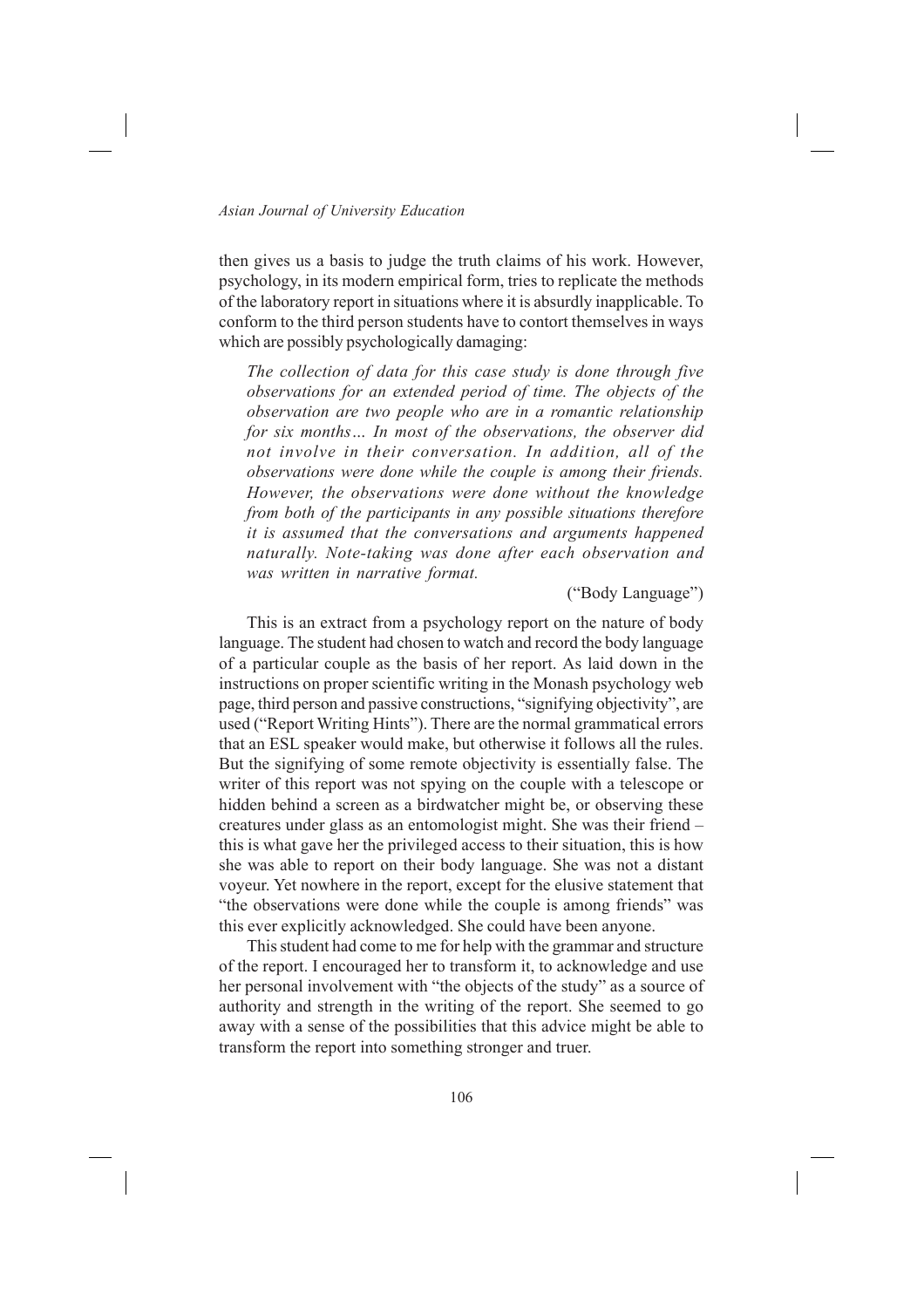## *The Third Man*

The effect of this constant harping on the use of the third person as the only appropriate way to write academically is to tell students to always distrust their personal insights and experiences. Certain forms of evidence and argument become unavailable to them. No wonder there's trouble with plagiarism. I have had students who have reeled with surprise and amazement when I have let it be known to them that sometimes they can have an idea of their own, that it doesn't necessarily have to always come out of a book or a journal, that they can and should say "I think". Anecdotal evidence suggests that this is not uncommon. A colleague of mine at the Language and Learning Services Unit at Monash University, Tim Moore, recently conducted an informal survey among teaching staff about the use of first and third person. This was one of the responses: "I have had similar experiences with students responding in hushed and almost frightened tones: 'you mean we're allowed to say "I think" on essays?" (Peel qtd. In Moore)

What did Descartes say? "It is thought that the thinker thinks therefore it seems that the thinker is?" I don't think so. "I think, therefore I am."

What is to be done? As academic skills advisers we are placed in the dilemma that grammarians have always faced. We describe the practices of academic language, but then we prescribe what we describe. Even if the prescription is not the cure. Speaking personally, I have reluctantly advised students to continue with the use of third person in situations where I feel it is quite inappropriate. This is simply because I know that their lecturers get upset if they don't follow the rules. What I should do is get in touch with the lecturers and point out why I think the rules are wrong. This is a course I intend to follow more in the future. At the least, I think lecturers should be encouraged to allow students to, with the necessary guidance, use their own judgement to work out the appropriate voice for each occasion. Students need to define what their authorial position is for themselves, rather than just being given one that they must adopt, come what may.

Another strategy is to ensure that there is at least a space in the curriculum for the analysis and interpretation of subjectivity. I jointly teach in a course called Engineering Communications at Monash. The course, designed by Roger Hadgraft, my co-teacher, aims to give students the skills to communicate in a range of contexts and situations that they might encounter in their professional lives. One of the important elements of the course is the keeping of a journal, which is designed to encourage and record personal reflection about their activities. A journal such as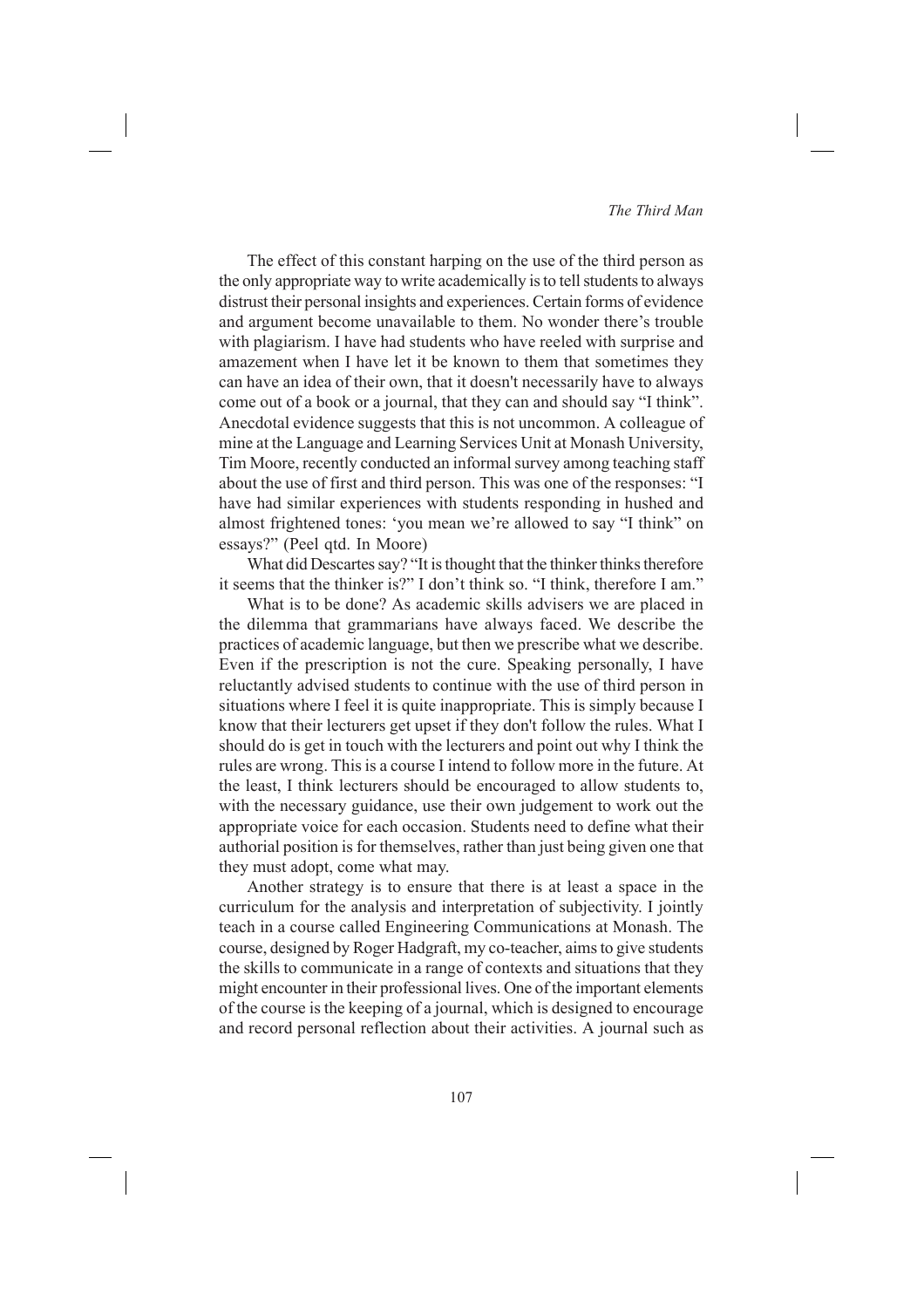this could have a useful place in any number of courses. It could definitely be taken up in a course on Business Communications, for instance.

## **Conclusion**

In Carol Reed's film *The Third Man* Orson Welles plays the morally vacuous eponymous anti-hero. He is the detached, objective observer, a position which is illustrated in the climactic scene where he and the Joseph Cotton character are perched on top of a Ferris wheel overlooking Vienna. Orson Welles, The Third Man, comments that from this vantage point, one he has sought throughout the film, the people down below look like ants and that they are as expendable as ants. The mandating of a socalled "objective" language in situations where it is not appropriate to the demands of the problem leads to a similar attitude. It reaches its apogee in the Newspeak of politics and business which revels in the neutralising bureaucratese of expressions such as "downsizing" and "collateral damage". As the French social theorist Alain Touraine has said there is a "real danger" of a "complete dissociation between system and actors, between the technical or economic world and the world of subjectivity." (qtd in Freadman, p.1). This dissociation gives rise to what John Ralston Saul calls "The Unconscious Civilisation", where because the subjective life goes unexamined, we fall increasingly under the sway of corporate blandishments and lose our sense of ourselves.

As academic skills advisers, one of our jobs is to help students to write in "appropriate academic language". My feeling is that ossified formulas such as "Always use the third person" make students lazy and unthinking. Even more insidiously, constant injunctions to avoid the first person have a corrosive effect on their trust in their own intellectual capacities. We need to ask them to find the right language for the task. Sometimes it will be first person, sometimes, second, sometimes third, sometimes all of them. But whatever the case, students should not be pushed into some narrow, rule-bound corner which distorts their intentions and methods.

## **References**

Body Language. (2001) Unpublished essay.